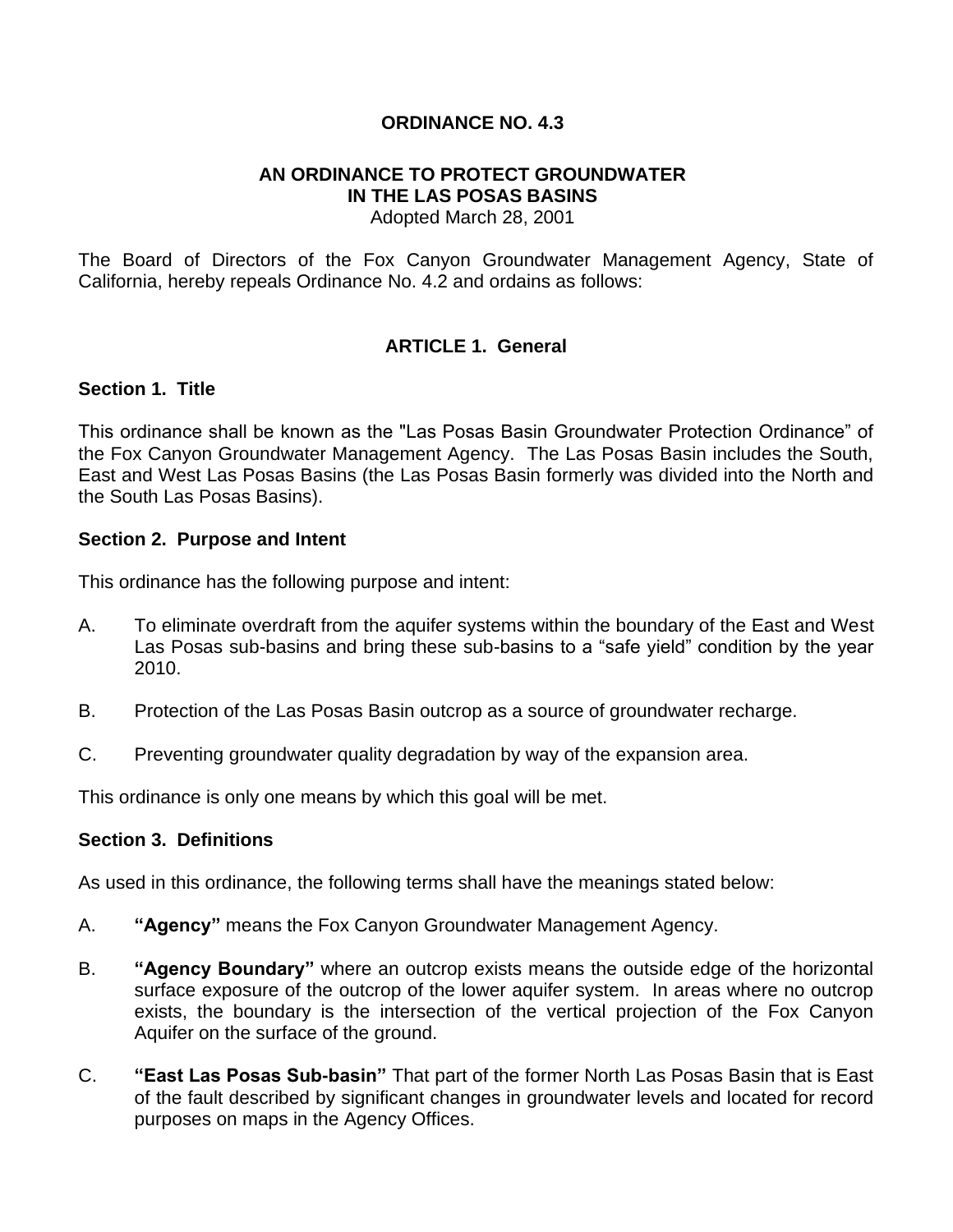- D. **"Expansion area"** means the lower aquifer system (LAS) outcrop in the North and Northeasterly portion of the Agency plus the area "outside the outcrop". "Outside the outcrop" shall be defined as that area outside the Agency Boundary where the natural surface drainage allows surface water to flow into the Agency or where the groundwater gradient would allow groundwater to flow into the Agency. The width of this area, "outside the outcrop", shall not exceed a distance of 1.5 miles perpendicular to the Agency boundary. Map Number Two, entitled Fox Canyon Outcrop, Las Posas Basin, 1995 shows the expansion area and is available in the County Water Resources Division office.
- E. **"Extraction"** means the act of obtaining groundwater by pumping or other controlled means.
- F. **"Extraction facility"** means any device or method (e.g. water well) for extraction of groundwater within a groundwater basin or aquifer.
- G. **"Groundwater"** means water beneath the surface of the earth within a zone where the soil is saturated with water.
- H. **"LAS outcrop"** or **"outcrop"** means the area of Lower Aquifer System surface exposure as defined by Map Number One, Fox Canyon Outcrop, Las Posas Basin, 1982. This map is available for inspection in the Ventura County Water Resources Division office.
- I. **"Operator"** means a person who operates a groundwater extraction facility. In the event the Agency is unable to determine who operates a particular extraction facility, then "operator" shall mean the person to whom the extraction facility is assessed by the County Assessor, or, if not separately assessed, the person who owns the land upon which the extraction facility is located.
- J. **"Person"** includes any state or local governmental agency, private corporation, firm, partnership, individual, group of individuals, or, to the extent authorized by law, any federal agency.
- K. **"West Las Posas Sub-basin"** That part of the former North Las Posas Basin that is West of the fault described by significant changes in groundwater levels and located for record purposes on maps in the Agency Offices.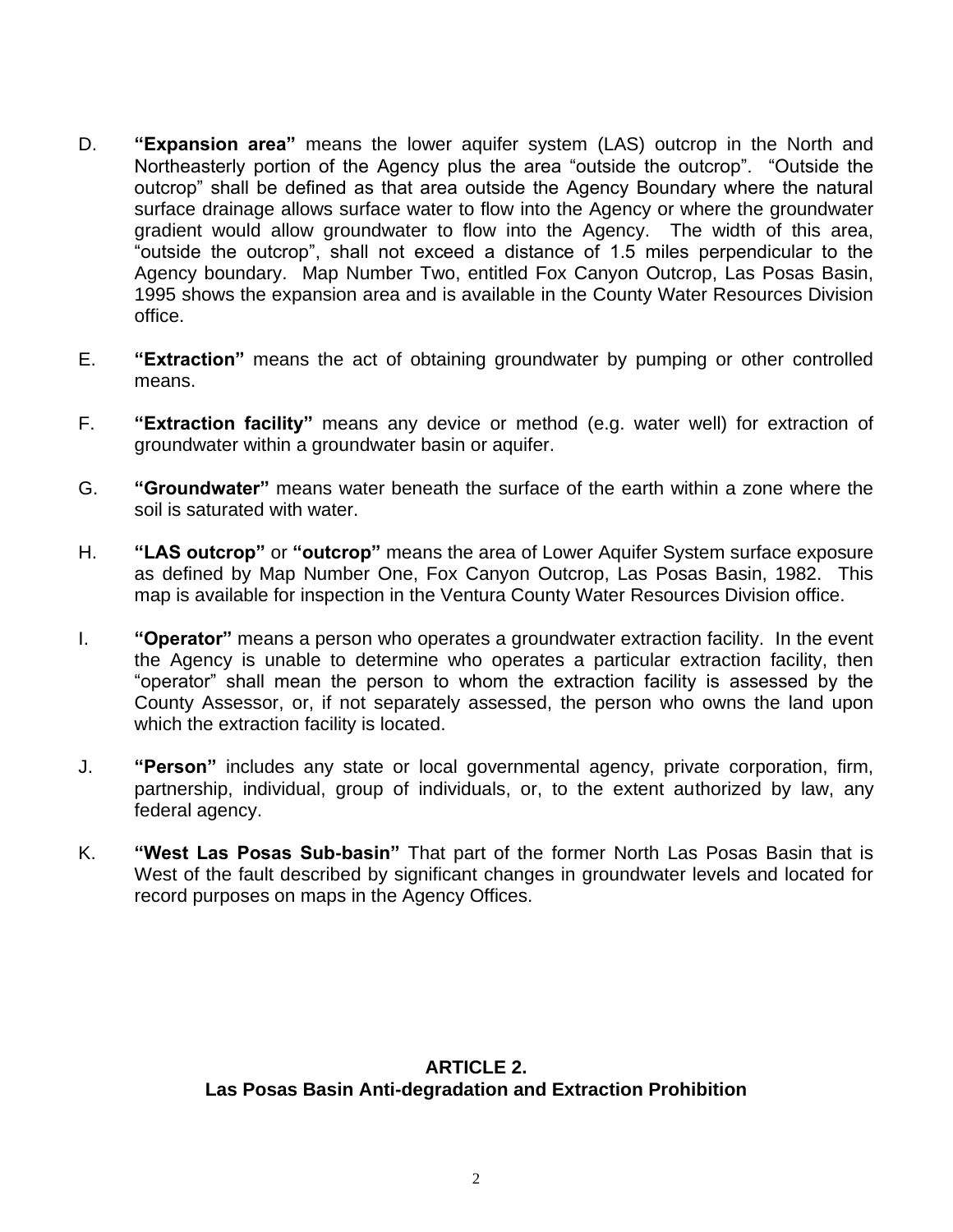## **Section 1. Anti-degradation and Extraction Prohibition**

- A. Except as permitted by paragraph C below, increasing the quantity of all types of groundwater use in the expansion area from extraction facilities located in the East or West Las Posas sub-basin is prohibited after June 30, 1988.
- B. To qualify for expansion of agricultural groundwater use, irrigation systems consistent with best management practices and typical for permanently established citrus and avocado orchards in the area must be installed and trees must be planted prior to July 1, 1988. To qualify for expansion of a municipal or industrial groundwater use, a water system conforming to California Health and Safety Code and Uniform Plumbing Code requirements must be installed prior to the effective date of Ordinance 4, or must be installed and used to continuously supply the project with an adequate quantity of groundwater prior to July 1, 1988.
- C. Subsequent to the effective date of this ordinance, any new use of water on the expansion area shall be specifically approved and conditioned by the Agency to:
	- 1. Ensure that the outcrop is not exposed to potential degradation of water quality of any type.
	- 2. Ensure that the ability of the outcrop to provide recharge by percolation is not diminished.
- D. Groundwater from inside the Agency shall not be used on the expansion area of the East or West Las Posas Basin or any other area outside the Agency boundary.

As a minimum, these requirements shall preclude:

- 1. Uses on the outcrop that require groundwater in excess of the historical allocation or the granting of new baseline or new efficiency allocations.
- 2. Uses that reduce or lead to the reduction of the capability of the outcrop to provide recharge to the Lower Aquifer System.

#### **Section 2. Monitoring**

The Agency will monitor the anti-degradation and extraction prohibition by regular review of discretionary permit applications to the Ventura County Water Resources and Engineering Department.

In addition to the above reviews, the Agency may conduct surveys of the expansion area.

#### **ARTICLE 3. East and West Las Posas Basins Extraction Facility Prohibition**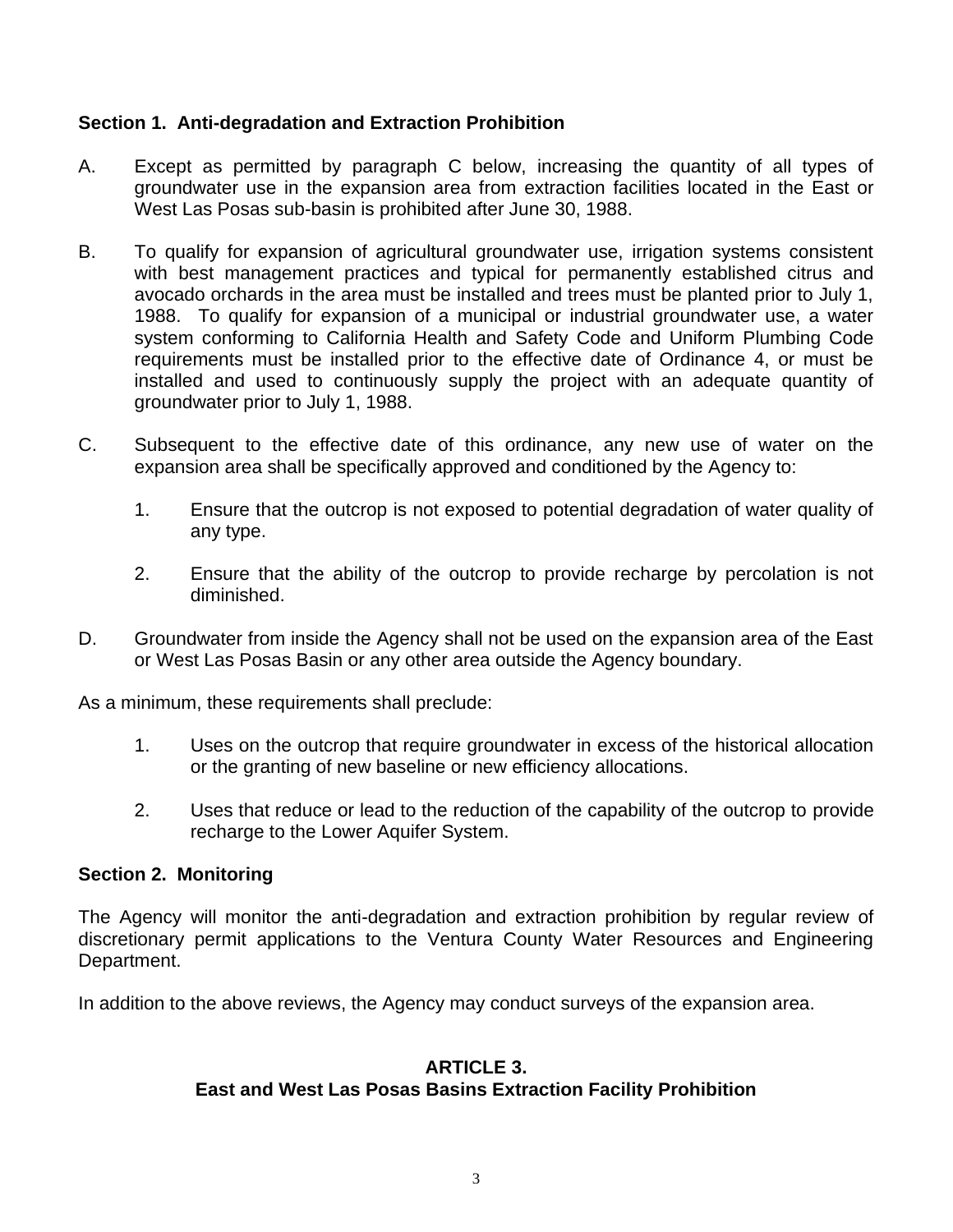### **Section 1. New Extraction Facilities**

New and replacement extraction facilities in the East or West Las Posas Basins to extract groundwater for use in the expansion area must be approved as provided by Section 2 below. Such facilities shall conform to the requirements of this and all other Agency ordinances.

### **Section 2. Permit Required**

No operator or person shall construct a new extraction facility or a replacement extraction facility within the East and West Las Posas Basins after June 30, 1988 unless such work is done pursuant to an unexpired written permit for such work issued by the Agency. This paragraph does not provide authority to deny a well permit.

## **Section 3. Permit Application**

Application to construct an extraction facility shall be made to the Agency on the approved Ventura County Water Well Ordinance form available from the Ventura County Public Works Agency and shall include all information required by the County Well Ordinance and the following:

- a. Location(s) of groundwater use including acreage accurately plotted on copy of the Ventura County Assessor's Parcel Map.
- b. The proposed crop type(s) or Municipal and Industrial use(s) at each location.
- c. A brief description of the type of irrigation or distribution system and metering equipment to be used.
- d. The estimated average annual quantity of water use proposed for each location of use.

#### **Section 4. Monitoring**

The Agency will monitor compliance with this Article by reviewing County well permit applications and reported groundwater extractions and by conducting necessary field surveys.

# **ARTICLE 4. Appeals**

Any operator aggrieved by a decision or determination made by the Agency Coordinator may appeal to the Board within thirty (30) calendar days thereof by filing with the Agency Coordinator a written request that the Board review the decision of the Agency Coordinator. The Board shall act on the appeal within 120 days after the filing.

## **ARTICLE 5. Penalties**